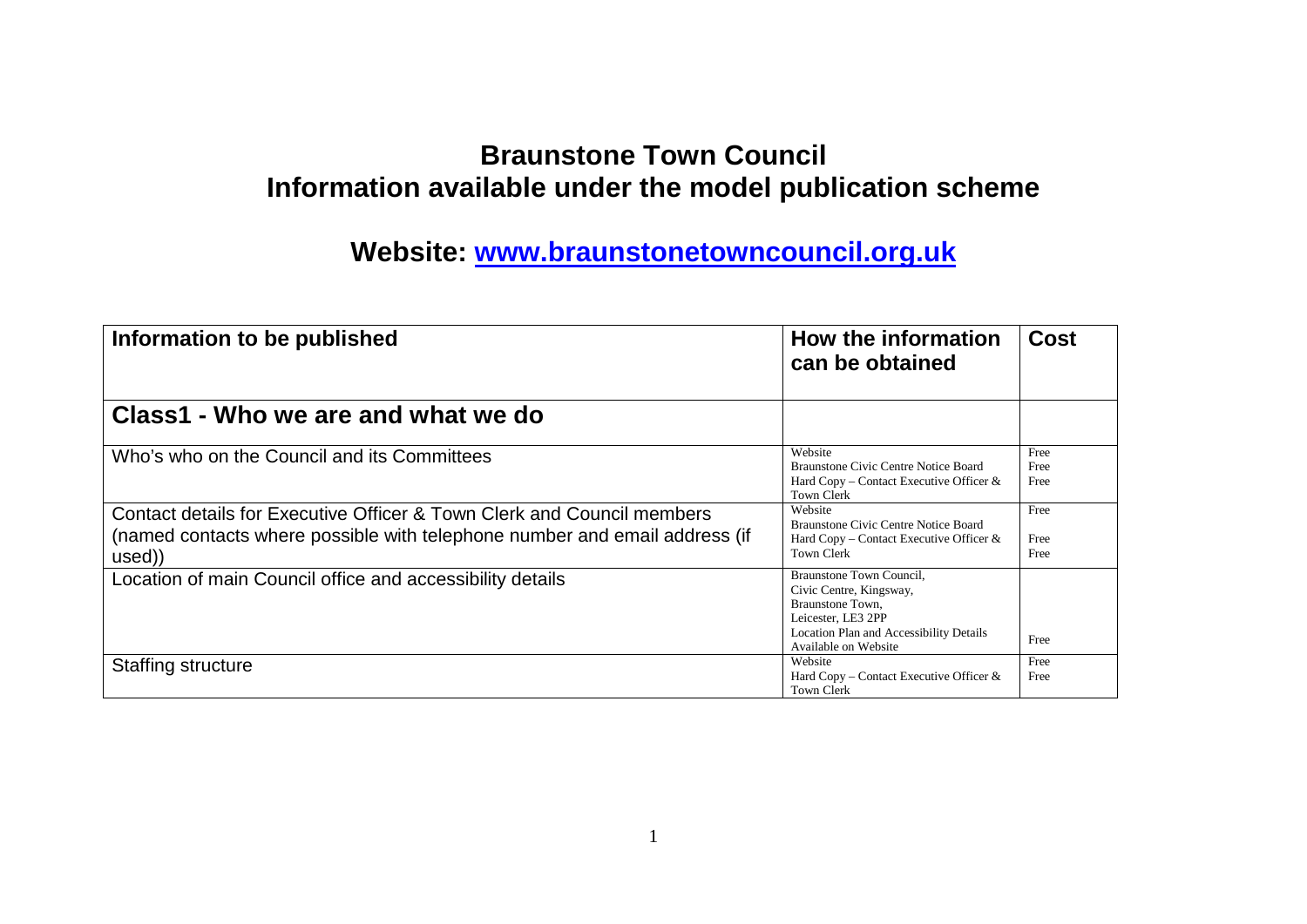| Class 2 – What we spend and how we spend it                                     |                                                                                     |                      |
|---------------------------------------------------------------------------------|-------------------------------------------------------------------------------------|----------------------|
| (Financial information relating to projected and actual income and expenditure, |                                                                                     |                      |
| procurement, contracts and financial audit) Current and previous financial year |                                                                                     |                      |
| as a minimum                                                                    |                                                                                     |                      |
| Annual return form and report by auditor                                        | Hard Copy - Contact Executive Officer &<br>Town Clerk                               | £1.00                |
| <b>Finalised budget</b>                                                         | Hard Copy - Contact Executive Officer &<br><b>Town Clerk</b>                        | 10p/sheet            |
| <b>Budget Summary Published with Council Tax Demands</b>                        | Hard Copy distributed with Council Tax<br>Demand to all households - Extra Copies   | Free                 |
|                                                                                 | Contact Executive Officer & Town Clerk                                              |                      |
| Precept                                                                         | Hard Copy - Contact Executive Officer &<br>Town Clerk                               | Free                 |
| <b>Financial Standing Orders and Regulations</b>                                | Website<br>Hard Copy – Contact Executive Officer $\&$                               | Free<br>10p/sheet    |
|                                                                                 | <b>Town Clerk</b>                                                                   |                      |
| Grants given and received                                                       | Website (Community Development<br><b>Committee Minutes)</b>                         | Free                 |
|                                                                                 | Hard Copy - Contact Executive Officer &                                             | $10p/s$ heet         |
|                                                                                 | <b>Town Clerk</b>                                                                   |                      |
| List of current contracts awarded and value of contract                         | Website (Council & Committee Minutes)<br>Hard Copy – Contact Executive Officer $\&$ | Free<br>$10p/s$ heet |
|                                                                                 | <b>Town Clerk</b>                                                                   |                      |
| Members' allowances and expenses                                                | Website (Council Minutes and published<br>in Annual Report)                         | Free                 |
|                                                                                 | Hard Copy - Contact Executive Officer &                                             | Free                 |
|                                                                                 | <b>Town Clerk</b>                                                                   |                      |
| Class 3 – What our priorities are and how we are doing                          |                                                                                     |                      |
| (Strategies and plans, performance indicators, audits, inspections and reviews) |                                                                                     |                      |
|                                                                                 |                                                                                     |                      |
| Parish Plan (current and previous year as a minimum)                            | Website                                                                             | Free                 |
| <b>Thorpe Astley Community Appraisal</b>                                        | Hard Copy - Contact Executive Officer &<br><b>Town Clerk</b>                        | Free                 |
| Annual Report to Parish or Community Meeting (current and previous year as a    | Website                                                                             | Free                 |
| minimum)                                                                        | Hard Copy - Contact Executive Officer &<br><b>Town Clerk</b>                        | Free                 |
| <b>Quality status</b>                                                           | Hard Copy - Contact Executive Officer &<br><b>Town Clerk</b>                        | 10p/sheet            |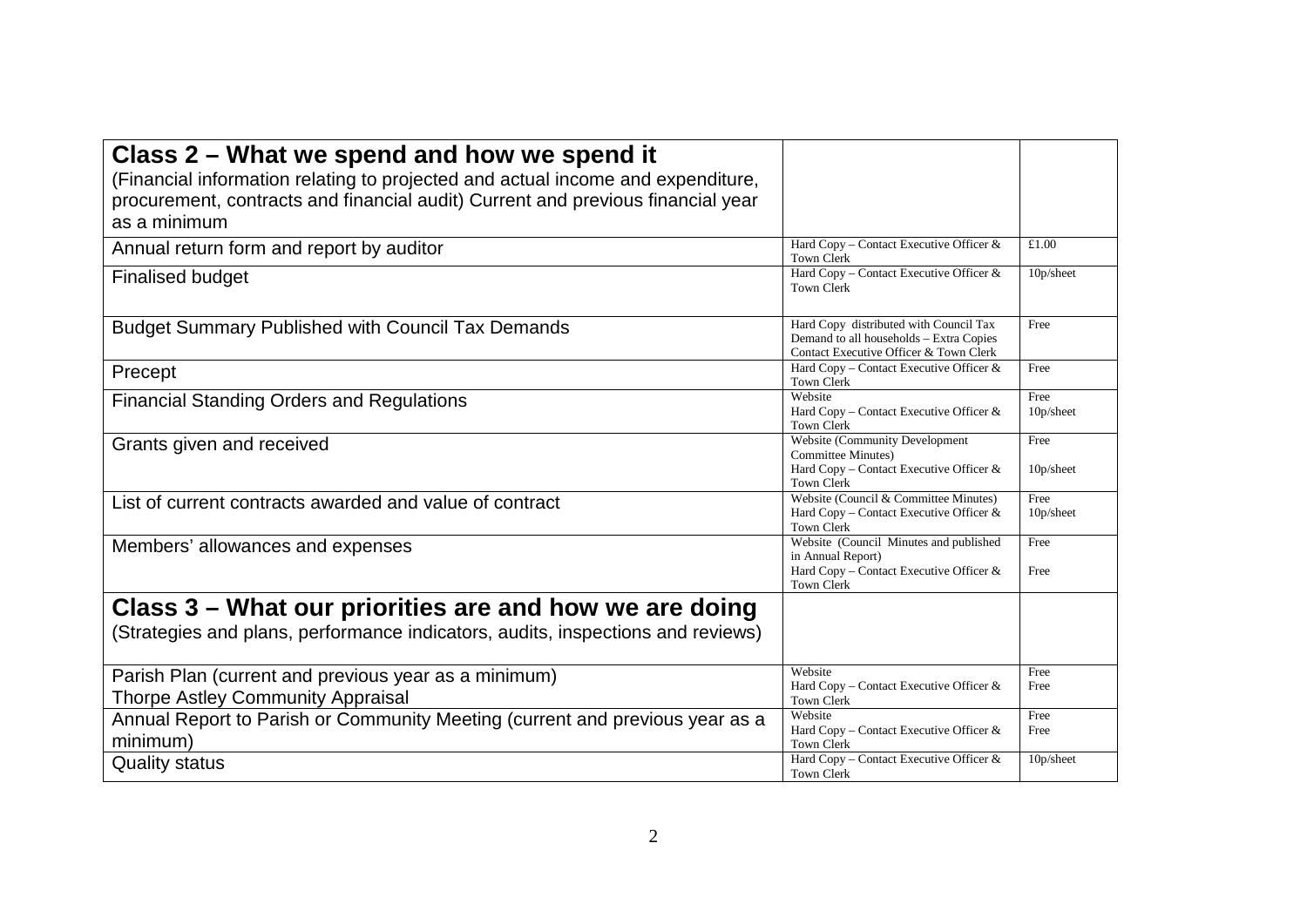| Class 4 – How we make decisions                                                                                                  |                                                                                                                                                              |                           |
|----------------------------------------------------------------------------------------------------------------------------------|--------------------------------------------------------------------------------------------------------------------------------------------------------------|---------------------------|
| (Decision making processes and records of decisions)                                                                             |                                                                                                                                                              |                           |
| Current and previous council year as a minimum                                                                                   |                                                                                                                                                              |                           |
| Timetable of meetings (Council, any committee/sub-committee meetings and<br>parish meetings)                                     | Website<br>Braunstone Civic Centre Notice Board<br>Hard Copy – Contact Executive Officer $\&$<br>Town Clerk                                                  | Free<br>Free<br>Free      |
| Agendas of meetings (as above)                                                                                                   | Website<br>Braunstone Civic Centre Notice Board<br>Hard Copy – Contact Executive Officer &<br>Town Clerk                                                     | Free<br>Free<br>Free      |
| Minutes of meetings (as above) – nb this will exclude information that is properly<br>regarded as private to the meeting.        | Website<br>Minutes available for inspection at<br><b>Braunstone Civic Centre</b><br>Hard Copy – Contact Executive Officer &<br><b>Town Clerk</b>             | Free<br>Free<br>10p/sheet |
| Reports presented to council meetings - nb this will exclude information that is properly<br>regarded as private to the meeting. | Reports available for inspection at<br><b>Braunstone Civic Centre</b><br>Hard Copy - Contact Executive Officer &<br><b>Town Clerk</b>                        | Free<br>10p/sheet         |
| Responses to consultation papers                                                                                                 | Website (Minutes)<br>Responses available for inspection at<br><b>Braunstone Civic Centre</b><br>Hard Copy – Contact Executive Officer $\&$<br>Town Clerk     | Free<br>Free<br>10p/sheet |
| Responses to planning applications                                                                                               | Website (Minutes)<br>Responses available for inspection at<br><b>Braunstone Civic Centre</b><br>Hard Copy – Contact Executive Officer &<br><b>Town Clerk</b> | Free<br>Free<br>10p/sheet |
| Bye-laws                                                                                                                         | Inspection at Braunstone Civic Centre<br>Hard Copy - Contact Executive Officer &<br><b>Town Clerk</b>                                                        | Free<br>10p/sheet         |
|                                                                                                                                  |                                                                                                                                                              |                           |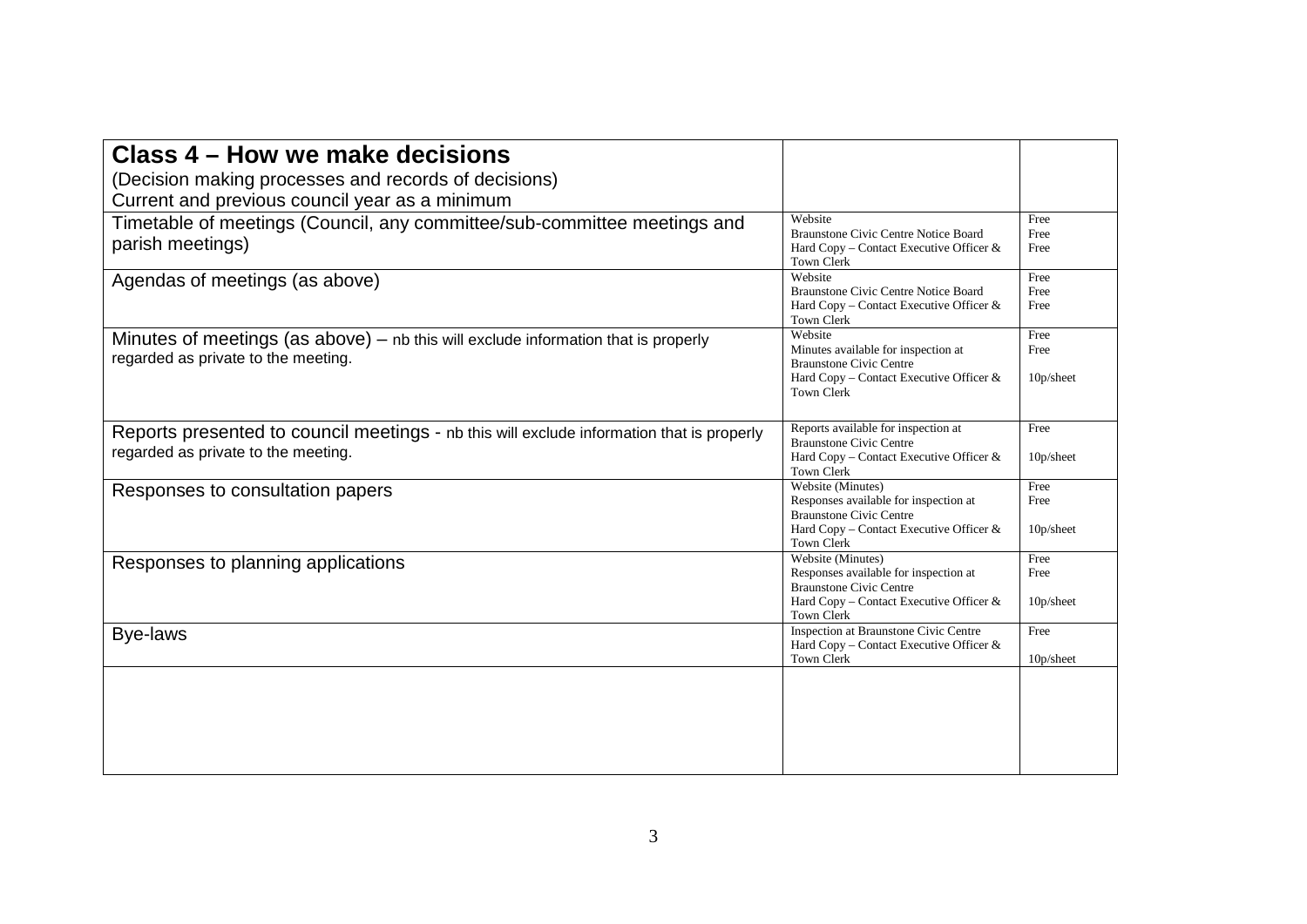| Class 5 – Our policies and procedures                                           |                                                                              |              |
|---------------------------------------------------------------------------------|------------------------------------------------------------------------------|--------------|
| (Current written protocols, policies and procedures for delivering our services |                                                                              |              |
| and responsibilities) Current information only                                  |                                                                              |              |
| Policies and procedures for the conduct of council business:                    |                                                                              |              |
| Procedural standing orders                                                      |                                                                              |              |
| Committee and sub-committee terms of reference                                  | Website<br>Documents available for inspection at                             | Free<br>Free |
| Delegated authority in respect of officers                                      | <b>Braunstone Civic Centre</b>                                               |              |
| Code of Conduct                                                                 | Hard Copy – Contact Executive Officer $\&$<br>Town Clerk                     | $10p/s$ heet |
| <b>Policy statements</b>                                                        |                                                                              |              |
| Policies and procedures for the provision of services and about the employment  |                                                                              |              |
| of staff:                                                                       |                                                                              |              |
| Internal policies relating to the delivery of services                          | Website                                                                      | Free         |
| <b>Equal Opportunities policy</b>                                               | Documents available for inspection at                                        | Free         |
| Health and safety policy                                                        | <b>Braunstone Civic Centre</b><br>Hard Copy – Contact Executive Officer $\&$ | 10p/sheet    |
| <b>Job Descriptions</b>                                                         | <b>Town Clerk</b>                                                            |              |
| <b>Terms of Employment</b>                                                      |                                                                              |              |
| <b>Data Protection Scheme</b>                                                   |                                                                              |              |
| Recruitment policies (including current vacancies)                              | Website<br>Documents available for inspection at                             | Free<br>Free |
| Policies and procedures for handling requests for information                   | <b>Braunstone Civic Centre</b>                                               |              |
| Complaints procedures (including those covering requests for information and    | Hard Copy – Contact Executive Officer $\&$<br><b>Town Clerk</b>              | Free         |
| operating the publication scheme)                                               |                                                                              |              |
| Records management policies (records retention, destruction and archive)        | Hard Copy - Contact Executive Officer &<br><b>Town Clerk</b>                 | 10p/sheet    |
| Data protection policies                                                        | Website                                                                      | Free         |
|                                                                                 | Documents available for inspection at<br><b>Braunstone Civic Centre</b>      | Free         |
|                                                                                 | Hard Copy – Contact Executive Officer $\&$                                   | 10p/sheet    |
| Schedule of charges (for the publication of information)                        | <b>Town Clerk</b><br>Website                                                 | Free         |
|                                                                                 | Hard Copy – Contact Executive Officer $\&$<br><b>Town Clerk</b>              | 10p/sheet    |
|                                                                                 |                                                                              |              |
|                                                                                 |                                                                              |              |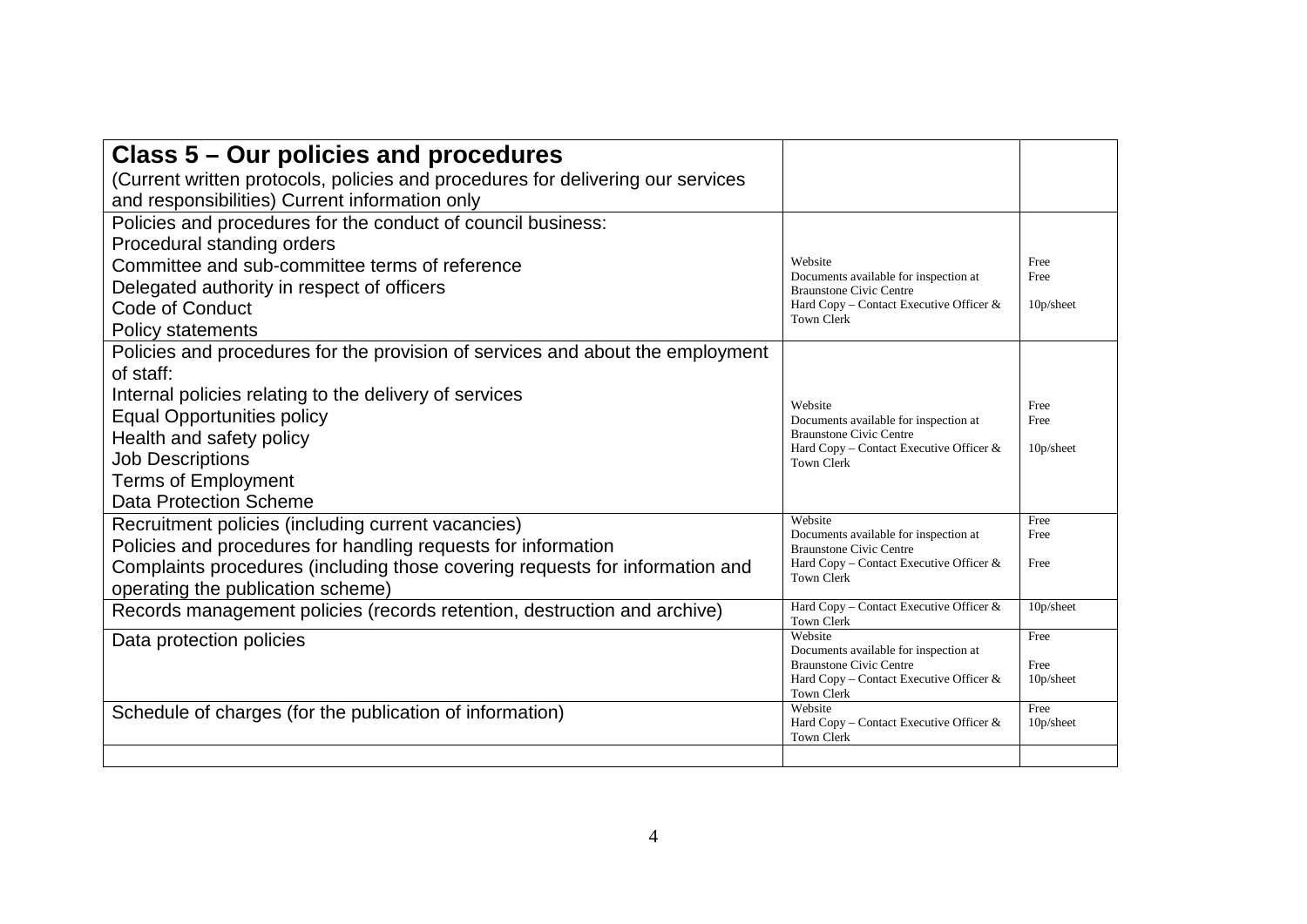| Class 6 – Lists and Registers                                                                                                                                 | (hard copy or website; some<br>information may only be available by<br>inspection) |              |
|---------------------------------------------------------------------------------------------------------------------------------------------------------------|------------------------------------------------------------------------------------|--------------|
| Currently maintained lists and registers only                                                                                                                 | Documents available for inspection at                                              | Free         |
| <b>Assets Register</b>                                                                                                                                        | <b>Braunstone Civic Centre</b>                                                     |              |
|                                                                                                                                                               | Hard Copy – Contact Executive Officer $\&$<br><b>Town Clerk</b>                    | $10p/s$ heet |
| Register of members' interests                                                                                                                                | Documents available for inspection at<br><b>Braunstone Civic Centre</b>            | Free         |
|                                                                                                                                                               | Hard Copy – Contact Executive Officer $\&$<br><b>Town Clerk</b>                    | 10p/sheet    |
| Register of gifts and hospitality                                                                                                                             | Documents available for inspection at<br><b>Braunstone Civic Centre</b>            | Free         |
|                                                                                                                                                               | Hard Copy – Contact Executive Officer $\&$                                         | $10p/s$ heet |
|                                                                                                                                                               | <b>Town Clerk</b>                                                                  |              |
| Class 7 – The services we offer                                                                                                                               | Contact Executive Officer & Town Clerk                                             |              |
| (Information about the services we offer, including leaflets, guidance and<br>newsletters produced for the public and businesses)<br>Current information only |                                                                                    |              |
| <b>Additional Information</b>                                                                                                                                 |                                                                                    |              |
| <b>Thorpe Astley Community Centre Policy Statement</b>                                                                                                        | Website                                                                            | Free         |
| Thorpe Astley Open Spaces Policy Statement                                                                                                                    | Documents available for inspection at<br><b>Braunstone Civic Centre</b>            | Free         |
| <b>Equality Statement</b>                                                                                                                                     | Hard Copy - Contact Executive Officer &                                            | $10p/s$ heet |
| <b>Boundary Hedgerow Policy Statement</b>                                                                                                                     | <b>Town Clerk</b>                                                                  |              |
| Freedom of Information Publication Scheme Guidance Notes                                                                                                      |                                                                                    |              |
| <b>Training and Development Policy</b>                                                                                                                        |                                                                                    |              |
|                                                                                                                                                               |                                                                                    |              |

Note : The following items included in the national model publication scheme are not applicable to Braunstone Town Council and have therefore been deleted :

Borrowing Approval Letter, Local Charters, Recruitment Policies, Any publicly available register or list, Disclosure Log, Services (Litter bins, Clocks, Memorials, Lighting, Bus Shelters, Markets, Public Conveniences, Burial Fees)